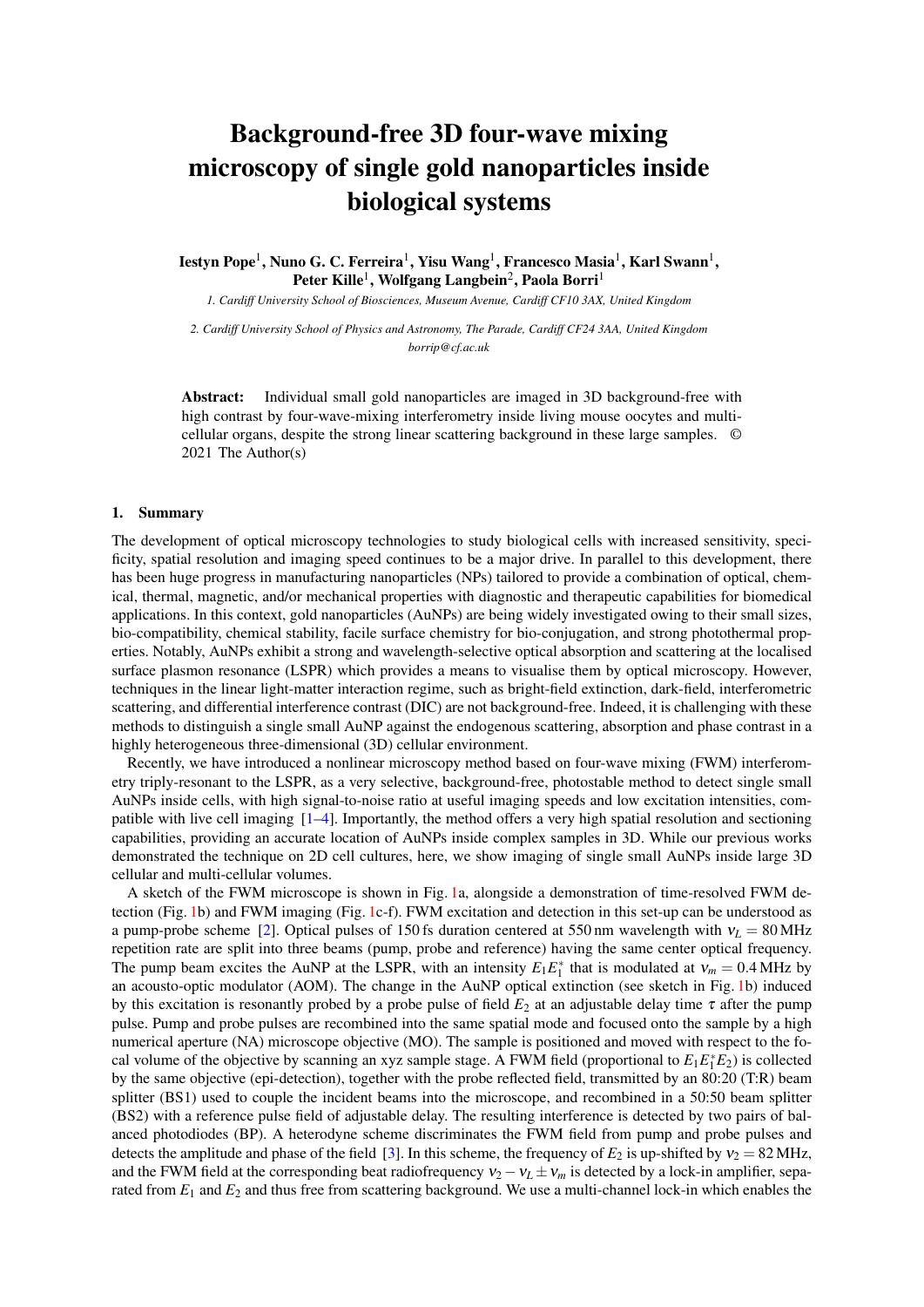

<span id="page-1-0"></span>Fig. 1. a) Sketch of the FWM microscope set-up (see text); b) example of transient FWM in a single AuNP of 20nm diameter. Black solid curves: Measurements. Blue dashed lines: Simulations following our model in [\[2\]](#page-2-2). c-f) FWM imaging in fixed HeLa cells that have internalized 40 nm diameter AuNPs (see text and [\[4\]](#page-2-1)).

simultaneous detection of the reflected probe, at the carrier frequency  $v_2 - v_L = 2$  MHz, and of the sidebands at  $v_2 - v_L \pm v_m = 2 \pm 0.4$  MHz. Notably, the interferometric detection is also insensitive to incoherent fluorescence backgrounds. Moreover, by varying  $\tau$ , the electron dynamics can be time-resolved (see Fig. [1b](#page-1-0)), revealing the time scale of the thermalisation between electrons and the lattice of the metal ( $\sim$  1 ps) and the subsequent thermalisation of the NP with the surrounding medium ( $> 100 \text{ ps}$ ). This delay time dependence enables us to distinguish the electronic NP response from instantaneous coherent backgrounds and/or long-lived photothermal effects. As a result, we can achieve background-free FWM imaging of single small gold NPs even in scattering and fluorescing cellular environments. An example of high-resolution FWM microscopy (using a 1.45NA oil immersion objective) is shown in Fig. [1c](#page-1-0)-f on fixed HeLa cells that have internalised AuNPs of 40 nm diameter. Fig. [1c](#page-1-0) shows the DIC image of a group of HeLa cells on which reflection and FWM imaging (at  $\tau = 0.5$  ps) was performed in the region highlighted by the dashed frame. The reflection image (amplitude of the reflected probe field) shown in Fig. [1d](#page-1-0) correlates with the cell contour seen in DIC. Even with a particle diameter as large as 40 nm, AuNPs are not distinguished from the cellular contrast in DIC or in the reflection image. On the contrary, the FWM field amplitude shown in Fig. [1e](#page-1-0)-f as a maximum intensity projection in the xy and yz planes, over a  $5 \mu$ m z-stack, is background-free and clearly indicates the location of single AuNPs in the cell. Note that the set-up also features a dual circular-polarization detection scheme, using a  $\lambda/4$  and  $\lambda/2$  wave-plate to adjust the circular polarisation of the pump and probe fields (see Fig. [1a](#page-1-0)), a reference field linearly polarised at 45 degrees, and a Wollaston prism (WP) which separates the horizontal and vertical polarizations for each arm of the interferometer after BS2 [\[3\]](#page-2-3). Data shown here refer to detecting the co-circularly polarised components of the reflected probe field and FWM field relative to the incident circularly polarized probe, having amplitudes indicated as  $A_{2r}^+$  and  $A_{FWM}^+$  respectively.